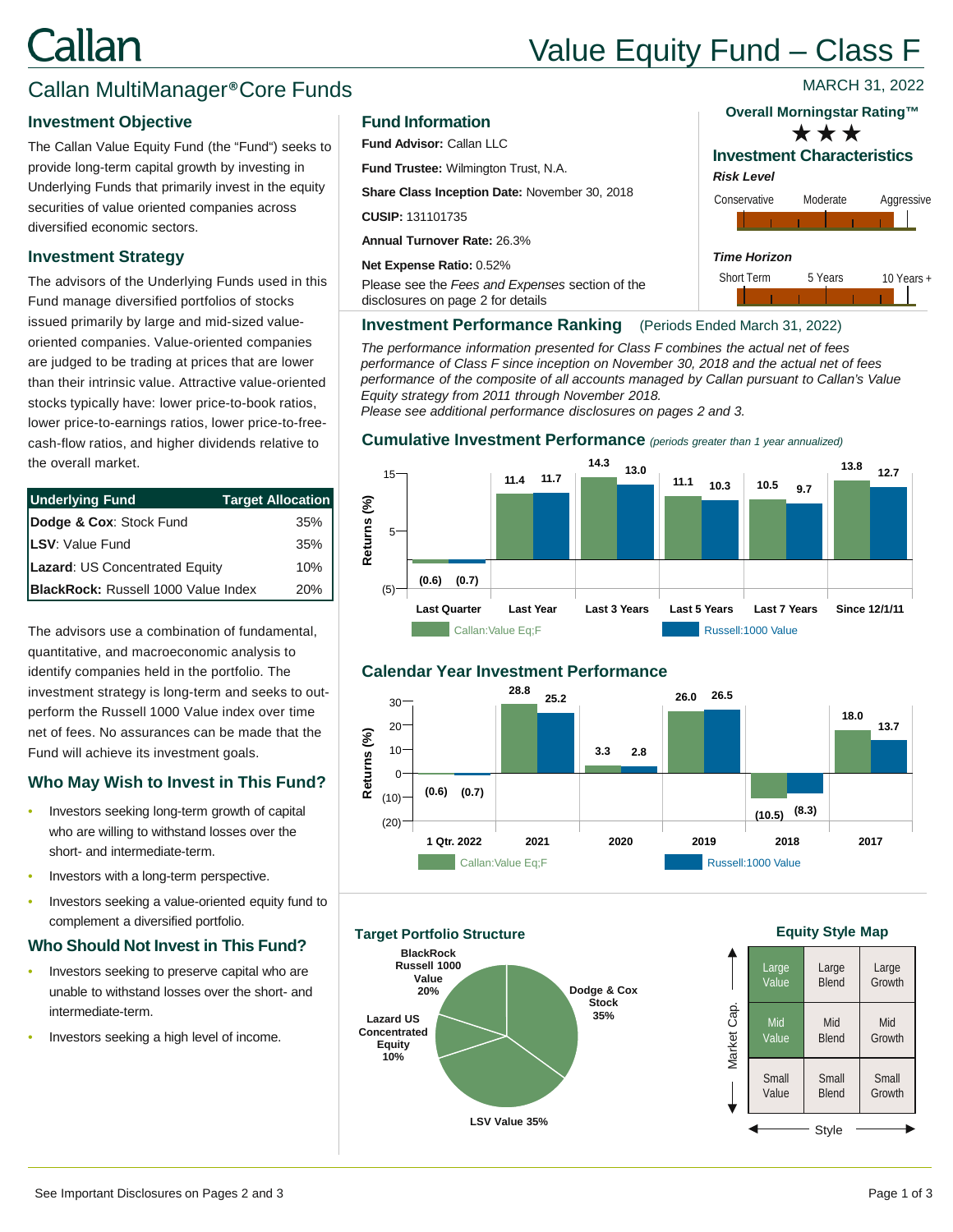## Value Equity Fund – Class F

#### IMPORTANT DISCLOSURES

## Callan MultiManager®Core Funds

#### **General Disclosures**

The Callan Value Equity Fund (the "Fund") is part of the Callan Open Architecture Trust, Trusteed by Wilmington Trust N.A. The Fund is advised by Callan LLC ("Callan"), a registered investment advisor. The Trustee maintains ultimate fiduciary authority over the management of, and investments made in, the Fund.

The Fund invests in underlying mutual fund and collective trust investments (the "Underlying Funds"). The Underlying Funds and the target allocation to each Underlying Fund are summarized on the previous page.

Participation in the Fund is governed by a Declaration of Trust and terms of the participation materials which must be reviewed and signed by the plan sponsor in order to invest in the Fund.

The Fund is not a mutual fund and is not registered as an investment company under the Investment Company Act of 1940, as amended, and therefore does not have the protections provided by that Act. Neither the Securities and Exchange Commission nor any other regulatory body has approved or disapproved the Fund or passed upon the accuracy or adequacy of this Fact Sheet.

The Fund's portfolio is periodically rebalanced as needed to keep the percentage weights for the Underlying Funds close to their target weights. Additionally, the Trustee, in consultation with Callan and in the Trustee's discretion from time to time may change the composition of the portfolio. Potential changes may include the addition of Underlying Funds, the removal of Underlying Funds, changes in the target weights for the Underlying Funds, and changes in the rebalancing algorithm.

The Fund does not have a prospectus.

#### **Performance Disclosures**

The performance information presented for Class F combines the actual performance of Class F since inception on November 30, 2018 and the actual performance of the composite of all accounts managed by Callan pursuant to Callan's Value Equity strategy from 2011 through November 2018. The Fund and the accounts included in the composite are managed pursuant to substantially similar investment strategies; however, Callan manages the accounts in the composite on a discretionary basis and Callan provides non-discretionary advice to the Trustee with respect to the Fund and the Trustee maintains ultimate authority to manage the Fund. Accordingly, the performance of the Fund may differ from the performance of the composite. The actual net of fees performance of the composite has been adjusted to include a reduction of 0.05% per annum to reflect the Trustee Fee and Other Expenses that the Fund will bear.

Figures for periods of less than one year are cumulative returns. All other figures represent annualized returns. Performance figures include the reinvestment of all dividends and any capital gains distributions. Past performance does not necessarily reflect the Fund's current management/fiduciary authority or the Fund's current expense level.

The Fund's benchmark is the **Russell 1000 Value Index**. This index measures the performance of the largest value-oriented companies of the U.S. equity universe. An index is unmanaged and it is not possible to invest directly in an index. The Fund's portfolio contains securities that are not as diversified as the securities that compose the index.

The performance data shown represent past performance and should not be considered indicative of future results. Principal value and investment return will fluctuate. An investor's units when redeemed may be worth more or less than the original investment. Portfolio statistics for the Fund will change over time. The Fund is not FDIC-insured, may lose value and is not guaranteed by a bank or other financial institution.

#### **Fund Legal Structure**

The Fund is part of the Callan Open Architecture Trust, Trusteed by Wilmington Trust N.A. operated by the Trustee. The Trust is advised on a non-discretionary basis by Callan LLC ("Callan"), a registered investment advisor. The Trustee maintains ultimate fiduciary authority over the management of, and investments made in, the Fund. The Fund is not a mutual fund and is not registered as an investment company under the Investment Company Act of 1940, as amended.

#### **About the Fund's Advisor**

Founded in 1973, Callan is one of the largest independently-owned investment management and consulting firms in the United States. Headquartered in San Francisco, with offices across the country, Callan provides research, education, decision support, and advice to institutional investors representing approximately \$2 trillion in total assets.

#### **Fees and Expenses**

The participant will incur management fees, trustee fees, and other operating expenses ("Other Expenses") related to the Fund. Other Expenses may include audit expenses, custody service fees, tax form preparation expenses, legal and other fees.

The participants in the Fund will also bear expenses from the Underlying Funds, which include management fees, audit fees, trustee fees, and other expenses (the "Acquired Fund Fees and Expenses") in relation to the management of the Underlying Funds. Some of the Acquired Fund Fees and Expenses are expensed directly to the Underlying Funds, rather than charged directly to the Fund. Accordingly, these costs are not included in the direct costs associated with Fund operations (and not included in its net expense ratio or Other Expenses); however, to the extent that the Acquired Fund Fees and Expenses are borne by the Underlying Funds, they directly impact the Fund's net asset value.

The Fund's net expense ratio is 0.52% of net assets. This is an estimated rate. Below is a breakdown of the Total Annual Fund Operating Expenses on the Fund:

| <b>Callan Value Equity Fund</b>                               |            |
|---------------------------------------------------------------|------------|
| Management Fee:                                               | $0.00\%$   |
| Trustee Fee:                                                  | 0.03%      |
| Service Fee:                                                  | 0.00%      |
| Other Expenses:                                               | 0.08%      |
| Acquired Fund Fees and Expenses (Underlying Funds):           | 0.48%      |
| <b>Total Annual Fund Expense Ratio (Gross Expense Ratio):</b> | 0.59%      |
| Fee Waiver and Expense Reimbursement:                         | $(0.07\%)$ |
| Total Annual Fund Operating Expenses (Net Expense Ratio):     | 0.52%      |
|                                                               |            |

Other Expenses are based on projected expenses for the current year. Callan has voluntarily agreed to cap Other Expenses at 0.01% of net assets. Without the expense cap, total expenses would be higher. Callan can cease to cap Other Expenses at any time.

Class F shares are not charged an investment management fee payable to Callan. Class F shares are only available to retirement plans currently engaged in a discretionary consulting relationship with Callan where Callan is paid a consulting fee for the entire discretionary relationship. Plan sponsors may elect to pass Callan's discretionary consulting fee on to plan participants, in whole or in part.